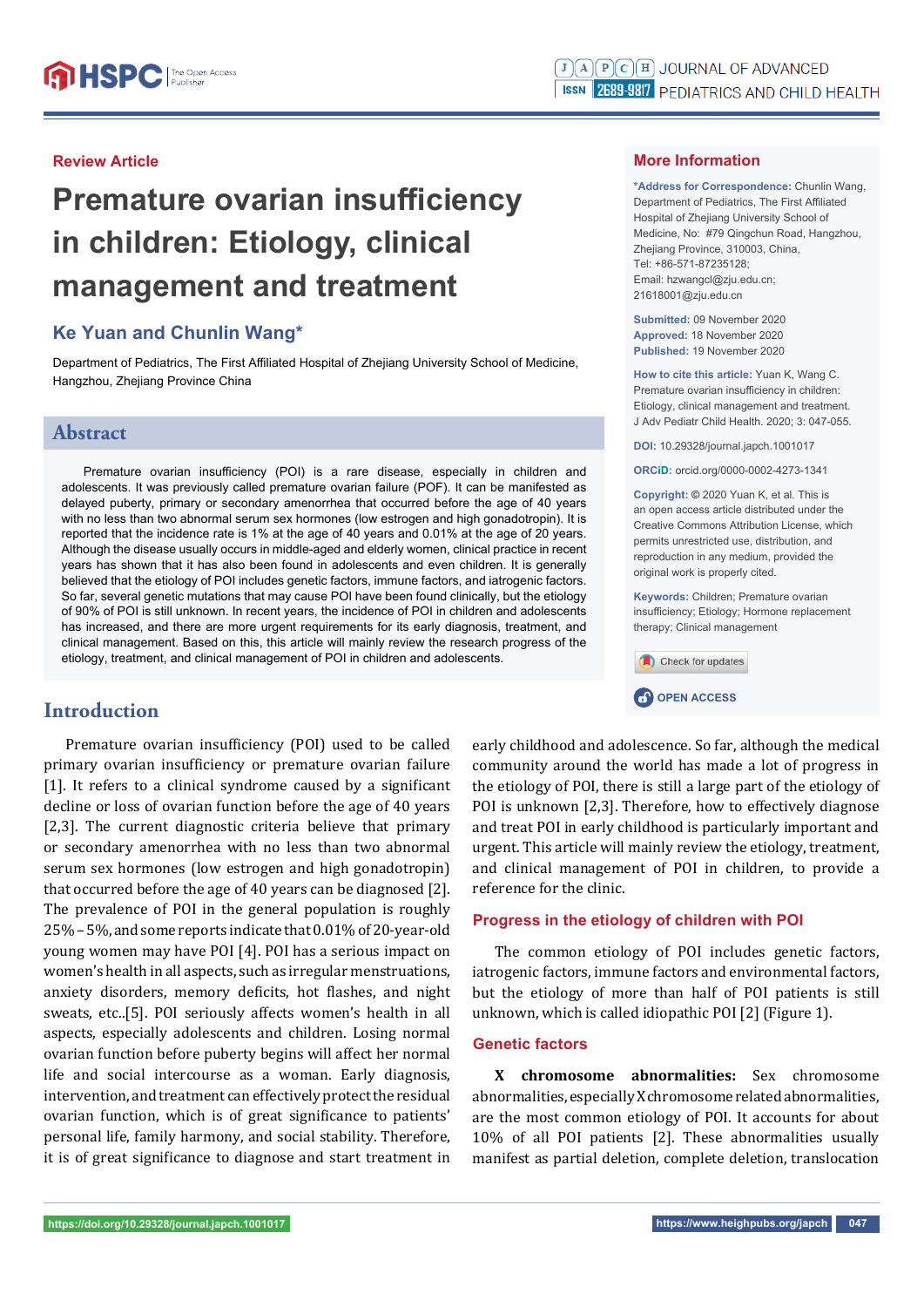

patients is still unknown, which is called idiopathic POI.

or duplication of the X chromosome [6]. The most common etiology of POI in children include Turner syndrome and Fragile X syndrome.

Children with Turner syndrome have only one X chromosome (45, X), and the incidence is about 1/2500 [7]. Most children with this karyotype end in spontaneous abortion during the fetal period, only a few lucky ones can be born [8]. The phenotypes of girls with Turner syndrome usually include height growth restriction, abnormalities in the cardiovascular, lymphatic and renal systems, and other physical characteristics such as webbed necks, thoracic duct lymphatic obstruction, and rapid oocyte apoptosis. Therefore, two X chromosomes are considered necessary for the normal function of the ovaries [9,10]. The mechanism of the disease may be that the dose of a specific X gene product is required for correct ovarian maintenance, or it may be that the oocytes cannot degrade due to the lack of X chromosome homologous partners and normal meiosis [11]. Individuals with trisomy X (47, XXX) usually do not experience reduced fertility, but many case studies report that POI is associated with this karyotype [12,13]. The prevalence of trisomy X in the POI population is estimated to be between 1% to 4% [14].

In addition to Turner syndrome, POI can also be associated with partial chromosomal abnormalities, such as terminal deletions with breakpoints in the proximal Xp and/or proximal Xq regions, such as Xq13 or Xp11 [11]. The key areas for normal ovarian development, Xq13-27 and Xp13-11, have been proposed [15]. These areas may be destroyed by deletions or translocations, both of which may lead to POI. Pathogenic genes in these regions include POF1B and FMR1. In many cases, POI may cause oocyte apoptosis due to unpaired chromosomes during meiosis, but genes in these

key regions may also be involved in the pathogenesis of POI. Mutations in the Fragile X Syndrome-related gene FMR1 at Xq27.3 are the second most common congenital etiology of POI [16,17]. Fragile X syndrome is the most common genetic dementia and the most common genetic cause of autism and mental retardation [16]. It is caused by the loss of function of the FMR1 gene. Its manifestations may be mild learning and mental disorders, autism, or even severe mental retardation. This mutation can account for 6% to 13% of POI patients [16]. The 5'UTR region of the gene contains an expandable CGG continuous repeat region. In normal people, this continuous repeat is generally repeated about 45 times, and the amount of repeats in individuals with complete mutations may exceed about 200 times. CGG mutations with a repetitive amount in the range of 55-199 are called pre-mutations and have been confirmed in previous experiments to be associated with the risk of POI in women [18].

**Autosomal abnormalities:** In recent years, some POI caused by autosomal abnormalities have been reported frequently, but so far there is no clear and functional verification of related genes. It is generally believed that the microdeletion, translocation, etc. of autosomes such as 13, 14, 15, 18, and 21 may cause POI. These regions are rich in genes, such as BAX, BCL2, CDKN1B, CYP19A1, ESR1, FOXL2, CASP2, and CASP3, and other related genes [19-23]. It can participate in the control of follicle apoptosis and regulation, which will be reviewed in detail in the next section.

**Gene abnormalities:** Gene abnormalities can affect ovarian function in different ways. Common ones include genes that affect development, genes that affect DNA division and repair, genes that affect follicular development and hormone signaling, genes that affect metabolism, and genes that affect immune regulation [24].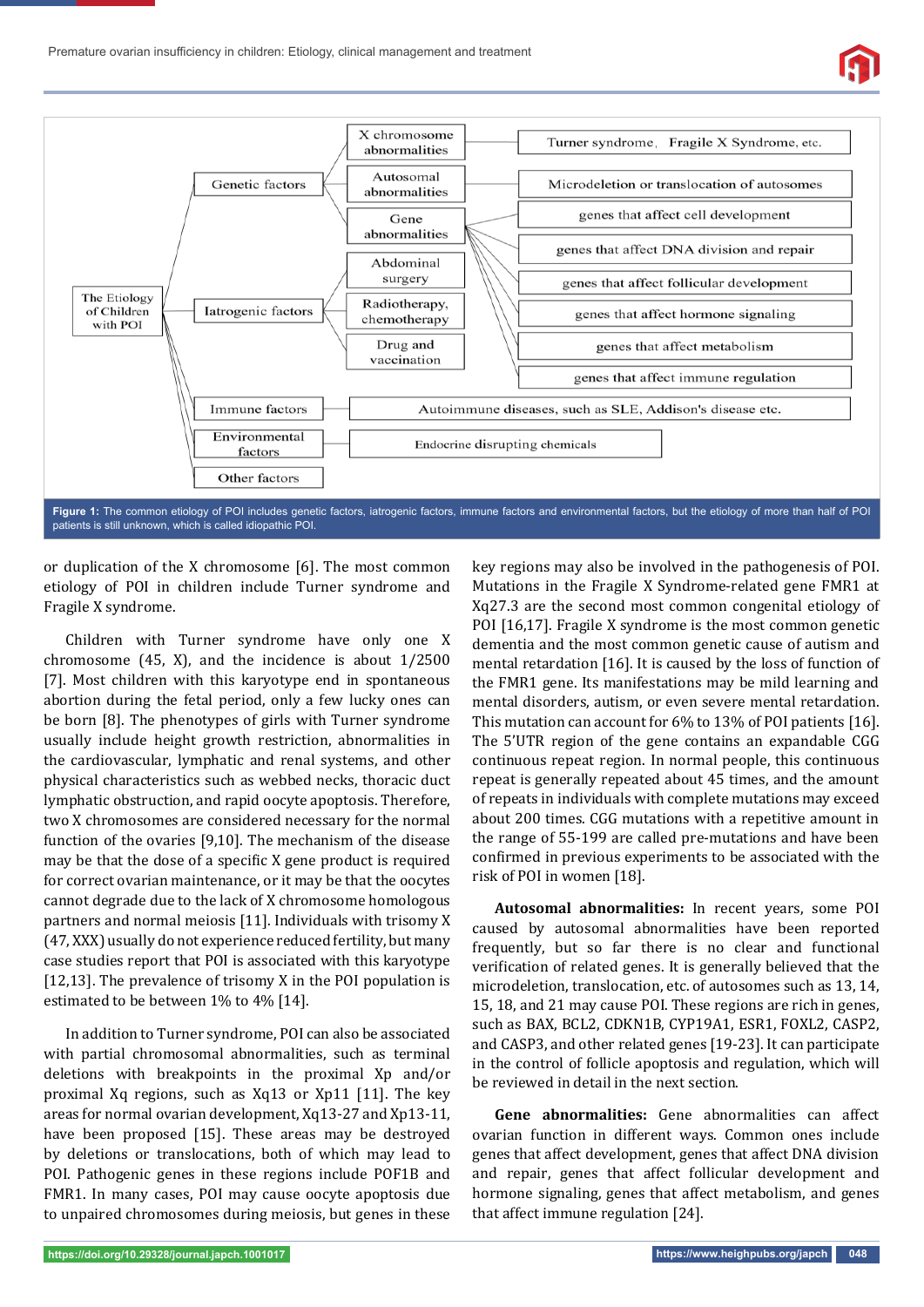Premature ovarian insufficiency in children: Etiology, clinical management and treatment



The function of the ovary depends on a reasonable ovarian structure to effectively accommodate, support, and protect the developing and well-developed germ cells. It is currently known that some genes influence the production and prognosis of POI by participating in the occurrence of gonads. These include NR5A1, FOXL2, BMPR1B, and other related genes [25]. The NR5A1 gene can encode steroid-producing factor-1, which can regulate adrenal gland and reproductive system development. Mutations in the NR5A1 gene can cause a series of gonadal dysfunction, including POI and 46, XX gonadal hypoplasia [26]. The FOXL2 gene is another gene required for gonad genesis. It is expressed in the development of ovarian follicles and eyelids and is characterized by POI patients with or without related eyelid deformities. The FOXL2 gene is not only particularly important in the development of ovarian follicles, but also necessary for maintaining a normal physiological state after ovarian development is complete [27]. Through extensive studies on mice, goats, and humans, the importance of FOXL2 gene expression throughout development and adulthood has been well confirmed, and the specific cells and periods of its influence can be located. The ovarian phenotypes of women carrying the FOXL2 gene are diverse. Some clinical studies have reported the existence of this difference. Compared with normal women, the possibility of ovarian cysts is more likely to occur in groups with FOXL2 gene mutations [28-30]. In conclusion, patients with mutations in the FOXL2 gene may have different ovarian phenotypes or follicular defects. The BMPR1B gene is the receptor of GDF, which is of great significance for the development of gonads and bones. At present, clinical studies have found that BMPR1B gene mutations lead to ovarian loss or dysplasia with local achondroplasia [31]. Some other genes can affect the development of the follicle and lead to the production of POI by affecting the development of the internal structure of the ovary, the outer barrier of the follicle, and the initial and mature stages of the follicle, waiting for more clinical findings to be confirmed.

If the ovaries develop normally and maintain normal physiological functions, the dysfunction of oocytes is an important etiology of POI. Normal meiosis of follicular cells is very important for normal ovarian function. Different genes can affect the process of meiosis by influencing the changes in different periods of meiosis and then affect the normal ovarian function, such as the correct arrangement of chromosomes, the normal function of spindle fiber tissue, and the process of chromosome separation to both ends. Both may lead to abnormal meiosis. For example, cohesin protein is an important protein needed to affect sister chromatid aggregation during meiosis. Mutations in the STAG3 gene can cause cohesin protein abnormalities. This disease was recently confirmed in a Lebanese family. Two girls in this family had primary amenorrhea due to mutations in the STAG3 gene and had no secondary sexual characteristics at all [32]. The same is true of the loss of integrity of the cohesive complex caused by mutations in the SGO2 gene [33]. The POF1B gene edits a myosin-like protein that interacts with non-muscle actin filaments to affect the division process of meiotic cells. The POF1B gene is located in the long arm of the X chromosome, which is a region known to be critical to ovarian function. At present, POI case reports caused by mutations in this gene have also been discovered [34].

During meiosis, homologous chromosomal recombination occurs before the chromosomes produce synaptic complexes. The destruction of the synaptic complex in mice can lead to infertility [35]. This principle also applies to humans. Recent experiments have confirmed that mutations in the SYCE1 subunit of the complex can lead to the production of human POI. Recent studies have also found that mutations in genes required for homologous recombination, such as HFM1 and PSMC3IP genes, may lead to the production of human POI [36]. Besides, it was reported that XRCC gene mutation can also lead to POI through the effect of meiotic homologous recombination, but the reporter did not conduct further research [37]. The cell division errors caused by the abovementioned gene disruption at different stages of meiosis may lead to the production of abnormal oocytes, and then these abnormal oocytes often undergo programmed death during development. Therefore, there is an effective DNA damage repair mechanism in the process of maintaining normal human meiosis. The most common DNA damage repair genes associated with POI are ATM genes. ATM is one of the kinases for cell cycle checking, and cells must respond to DNA damage. ATM gene mutations can cause ataxia, including cerebellar degeneration, oculomotor nerve dysfunction, immune deficiency, increased sensitivity, chromosomal instability, gonadal abnormalities, and decreased germ cells [38]. Recently, many gene mutations related to DNA damage repair have been discovered, such as MCM8 and MCM9, two genes encoding chromosome maintenance proteins, which are necessary for double-stranded DNA break repair. MCM8 gene mutation can cause POI with hypothyroidism, and MCM9 gene mutation can cause POI with short stature [39,40].

The CSB-PGBD3 fusion gene encodes a transcriptioncoupled DNA repair protein, and its mutation can also cause POI [41]. Also, in a normal ovulation cycle, only one dominant follicle will be discharged normally every month. Therefore, genes involved in apoptosis may also cause the production of POI. Some mouse experimental models have also confirmed this conjecture. For example, the NANOS3 gene plays a direct role in inhibiting the apoptosis of migrating primordial germ cells, so its gene mutation may directly lead to the production of POI. Previous studies have proved that progesterone has a clear anti-apoptotic effect in ovarian cells, so mutations in the PGRMC1 gene that affect the composition of progesterone receptor ink can also lead to the production of POI patients. Genes involved in protein translation are also very important for the growth and development of oocytes. Mutations in key components of the translation process lead to apoptosis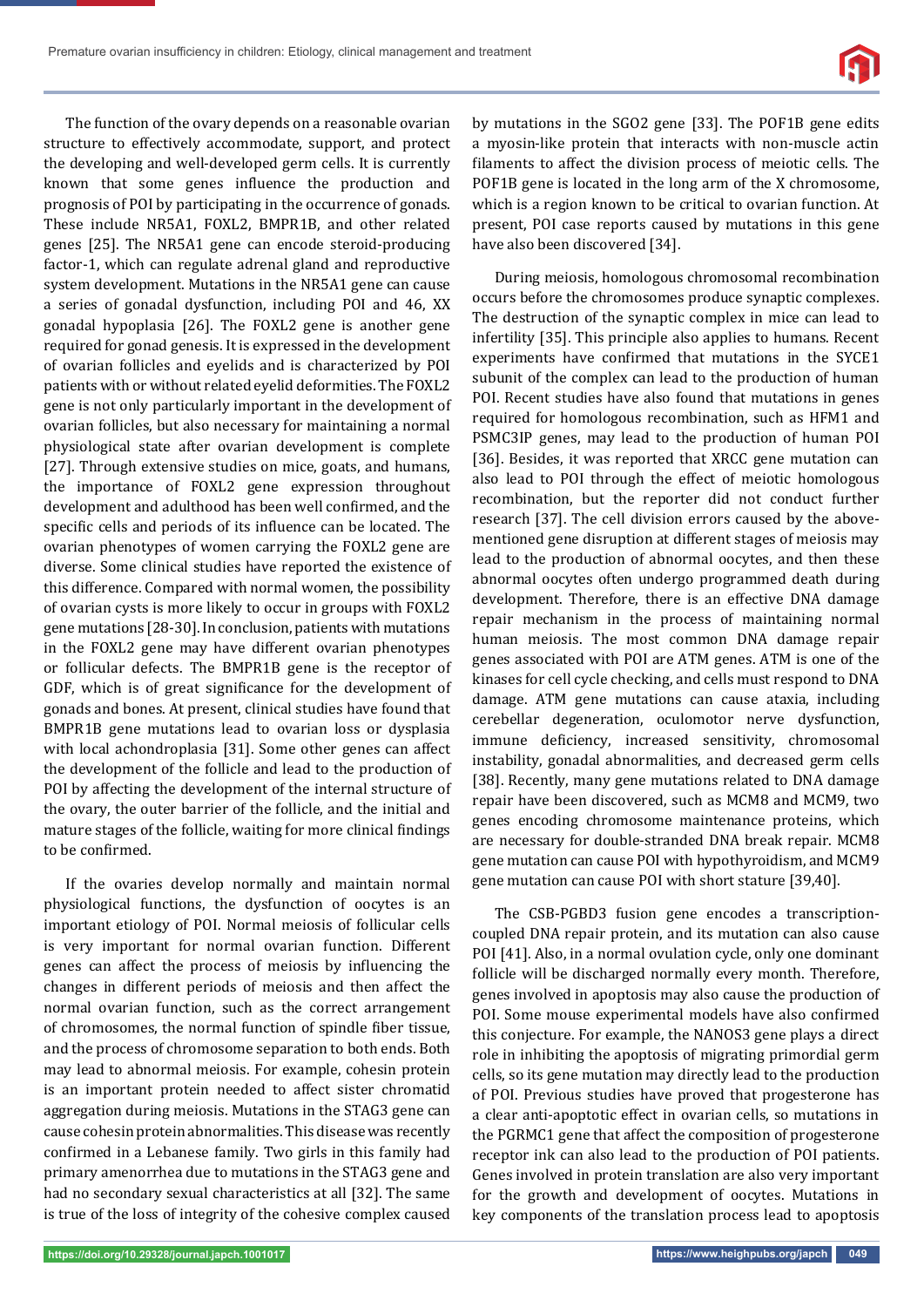

and increased atresia, which is also an important reason for POI. For example, the editing of translation initiation factors elF2B2, elF2B4, and elF2B5 gene mutations may lead to POI in patients with leukodystrophy. In this regard, there are other mutations in the RCBTB1 gene, elF4EN1F1 gene, etc., which may cause POI [42].

The production, development, and maturation of oocytes are also inseparable from the participation of various factors. These include growth factors such as BMP, GDF, and neurotrophic factors such as NGF. BPM15 is an oocytespecific growth factor, which is located at the Xp locus closely related to ovarian reserve. The biological tasks of BMP15 include promoting the growth and maturation of follicles, regulating the sensitivity of follicular granulosa cells to FSH and the production of regular ovulation rhythms, and preventing granulosa cell apoptosis [43]. Current research has determined that mutations in the BMP15 gene can cause POI. Other members of the BMP family, such as BMP4 or BMP7, also play an important role in the hormonal control of follicle formation, which may also lead to the production of POI, but there is currently no real evidence [44]. Noggin protein is a protein that combines BMP4 and BMP7. It is also important for the development of ovaries and bones. The mutation of the NOG gene is positively related to the proximal end of POI. Another gene involved in the formation of follicles is GDF9. Experiments in mice confirmed that normal follicles in mice with damaged GDF9 gene remained in the primary stage. Some studies on the GDF9 gene also confirmed that this gene may be related to the production of POI [45].

NOBOX gene is an oocyte-specific homologous gene, which can be used as a transcriptional regulator of many different types of ovarian genes, including the GDF9 and BMP15. It has been identified as a marker of oocytes. It is expressed in germ cell cysts and primordial and growing oocyte banks. In mice that knocked out the NOBOX gene, this factor did cause rapid apoptosis of oocytes after birth and blocked the process of primordial follicles to mature follicles. Many cases of POI caused by NOBOX gene defects have been reported, and they all appear to be heterozygous [46]. Compared with animal models of knockout genes, the clinical symptoms of patients are often not serious, which may be related to gene heterozygosity. Functional studies have shown that due to the defect of the NOBOX gene, it can inhibit the transcriptional activity of GDF9 by more than 50%. The prevalence of NOBOX in the POI population exceeds 5%, which may be one of the most common POI genetic defects. This shows its key position in the development of human follicles.

Since the growth and development of follicles are heavily dependent on hormones, many genes involved in POI production are involved in mediating hormone signal transduction. The most classic of these is the key hormone that promotes the growth and development of follicles-FSH. FSH contains two different subunits, one is the  $\alpha$  subunit shared with human chorionic gonadotropin, and the other is the FSH-specific  $\beta$  subunit [47]. Mutations in the FSH receptor FSHR are associated with a variety of clinical POI phenotypes, depending on the residual function of the mutant receptor. FSHR is a gene that has a certain connection between a few specific mutations and a specific phenotype. For example, the homozygous p.A189V mutation may cause female primary amenorrhea and follicular dysplasia or damage. When women with this mutation are treated with high-dose FSH, there is rarely a functional response. Individuals with compound heterozygous FSHR mutations often cause an only partial loss of function. These mutations are related to the new phenotype. For example, these women can have normal puberty, normalsized ovaries, and have seemingly normal ovaries. Follicles. However, the FSH levels of these women are quite high, and these seemingly normal follicles often die in the later stages of development [47]. Therefore, understanding the residual function of FSHR is likely to help us predict the phenotype of children or adolescent women in adulthood, and formulate a reasonable treatment plan, which requires further research. Estrogen has important significance in female reproductive health, including the development of secondary sexual characteristics and the regulation of the ovulation cycle. In women, the synthesis of estrogen begins when cholesterol enters the mitochondria of follicular cells and is converted into pregnenolone by CYP11 enzyme, then pregnenolone is converted into androgen by CYP17 enzyme, and finally by granule cells by CYP19 enzyme convert these androgens into estrogen. All genes involved in this process may lead to the production of POI. And a large part of it has been confirmed in clinical practice. The STAR protein is responsible for transferring cholesterol to the mitochondria to produce steroids, while the CYP17A1 and CYP19A1 genes encode enzymes for the aromatization of pregnenolone and estrogen, respectively. Mutations in these genes may cause POI [48].

Many reported genetic defects in POI patients are involved in the establishment of mitochondrial function. Many studies have shown that the absence of POI patients has significantly elevated oxidative stress markers. Human oocytes contain about 100,000 copies of mtDNA, which is significantly more than normal somatic cells. Oocytes may require a high copy number of mtDNA to support the fertilization process and embryonic development before implantation into the uterine wall [49]. Women with POI have significantly lower mtDNA levels, and this decrease can be detected in the blood. The PLOG gene is a gene encoding mtDNA polymerase, which is necessary for the effective and accurate replication of mtDNA. Mutations in this gene may cause consumption or deletion of mtDNA, which directly leads to POI with blindness, myopathy, or Parkinson's symptoms. Similarly, patients with mutations in the C100rf2 gene can also cause the loss of mtDNA and lead to POI with deafness, which is called Perrault syndrome. Other similar genes include LARS2, HARS2, and AARS2 genes, etc., which achieve the purpose of disease generation by disrupting the homeostasis of mitochondria [50-52].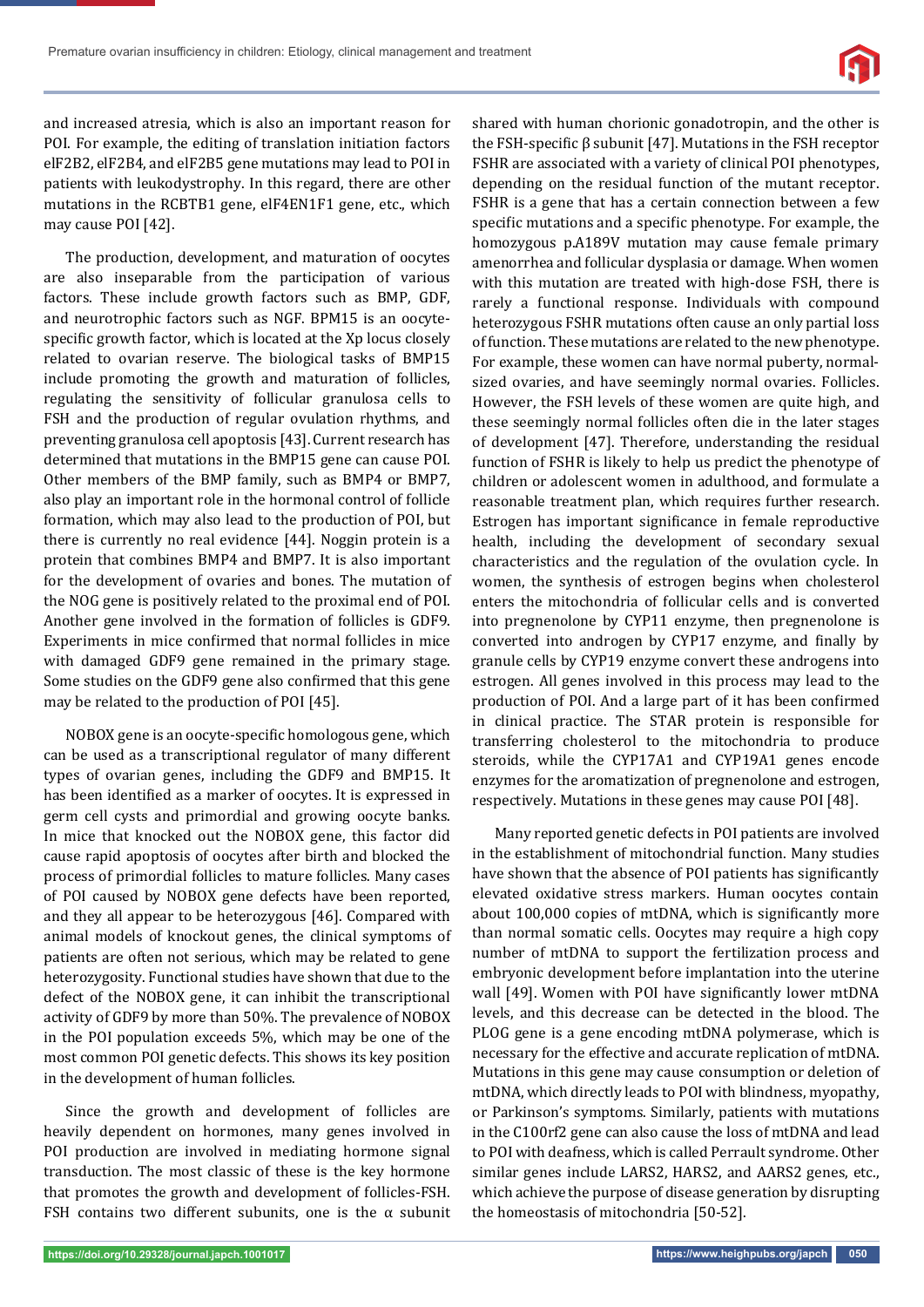

There are many genes involved in the pathogenesis of POI, but there are few clear explanations of the mechanism or mode of action. For example, many autoimmune diseases, such as systemic lupus erythematosus, Hashimoto's thyroiditis often occur simultaneously with POI. This may be related to the effect of autoantibodies produced by autoimmune diseases on ovarian and follicular membrane cells [38]. There is little research on the molecular mechanism of autoimmunemediated ovarian diseases. There is also one of the most common genetic factors for POI, Fragile X Syndrome, which we have mentioned in the previous section related to the X chromosome. This is one of the most common causes of POI in children. But again, the mechanism research is still unclear.

#### **Iatrogenic factors**

Abdominal surgery, radiotherapy in cancer treatment, chemotherapy, drug application, and vaccination may all cause POI in children. Iatrogenic injuries to the pelvis, ovaries, uterus, and surrounding soft tissues may affect the blood supply of the ovaries or other organs to cause POI.

Different from the large proportion of adult surgery, radiotherapy, and chemotherapy in the iatrogenic factors of POI, children should pay more attention to the possibility of POI caused by the application of drugs and vaccination. A recent report mentioned that girls after HPV vaccination may cause POI [53]. This is different from our previous understanding of HPV vaccines. Many vaccines have not passed the research on the impact on the gonads before they are on the market. Especially for vaccines for the diagnosis of children and adolescents, their safety should be further improved. In terms of drugs, the worthiest of vigilance is the use of immunosuppressants or biological agents in the treatment of immune-related diseases. Some studies have found that in the treatment of SLE, the massive use of cyclophosphamide may lead to the production of POI. Cyclophosphamide is a common drug for the treatment of SLE, and the potential gonadal risk of more biological agents is not yet clearly recognized [54]. In the process of treating autoimmune-related diseases, how to control the dosage of immunosuppressants, and avoid the side effects of gonadal toxicity requires more in-depth research.

With the high incidence of certain cancers in recent years, many children have begun to receive radiotherapy and chemotherapy for their illnesses, which is of great significance to their lives. However, the younger the treatment begins, the greater the damage to the ovaries by these radiations or chemicals. Oocytes are cells that are very sensitive to radiation. Repeated radiotherapy can cause premature follicle apoptosis [1]. Therefore, in the process of treatment, the protection of the abdomen is particularly important, to reduce the damage to the gonads, to achieve the purpose of reducing the production of POI.

## thyroiditis, Addison's disease, myasthenia gravis, ankylosing spondylitis, autoimmune polyglandopathy, etc. often occur simultaneously with POI. This may be related to the effect of autoantibodies produced by autoimmune diseases on ovarian and follicular membrane cells. Autoimmune oophoritis is related to mononuclear inflammatory cell infiltration of follicular membrane cells and autoantibodies against ovaries, steroid production, or adrenal cortex tissue [38]. Autoimmune POI is almost always associated with Addison's disease, and affected women can usually be tested positive for autoantibodies against steroid-producing enzymes, such as 21-hydroxylase and 17-hydroxylase [38]. Little is known about the molecular mechanisms leading to autoimmunemediated ovarian autoimmunity. Autoimmune diseases usually have a genetic component. The research in this area needs to be further deepened.

#### **Environmental factors**

Environmental factors that can affect the production of POI has been confirmed in many experiments or clinical observations. These influencing factors are called endocrinedisrupting chemicals (EDCs)[55]. EDCs can induce follicular atresia by causing oxidative stress and apoptosis in the human body, such as BPA, phthalates, PAH, cigarette smoke, pesticides, dioxins, genistein, PCB. Second, exposure to certain substances may lead to a decrease in the number of primordial follicles, such as PAHs, DEHP, cigarette smoke, genistein, and BPA[55]. For example, exposure to DEHP before puberty significantly reduced the percentage of antral follicles and increased the number of messenger RNA of Pro-apoptotic genes. Oxidative stress and ovarian somatic cell apoptosis induced by DEHP. The toxic effect of phthalates on the ovary rests on folliculogenesis and steroidogenesis disorders with, as a consequence, an alteration in reproductive functions, infertility and POI. BPA is an endocrine disruptor acting notably like an estrogen mimicker on the estrogen receptor α. Exposure to BPA leads to a decrease in the number of primordial follicles. Besides, some harmful substances widely distributed in the environment such as heavy metals such as mercury, arsenic, and cadmium can also cause POI by damaging the ovarian tissue. These environmental pollutants pose a serious threat to human and animal reproduction and have harmful effects that interfere with endocrine and reproductive functions. This is a key public health issue that requires protection, prevention, and remedial measures to combat the harm caused by these environmental pollutants.

## **Other factors**

Other factors that may cause POI to include infection, personal life, and idiopathic factors. The specific mechanism needs to be further studied.

# **Treatment and clinical management**

## In addition to causing infertility, POI in children is also associated with a variety of health risks, including decreased

## **Immune factors**

Many autoimmune diseases, such as SLE, Hashimoto's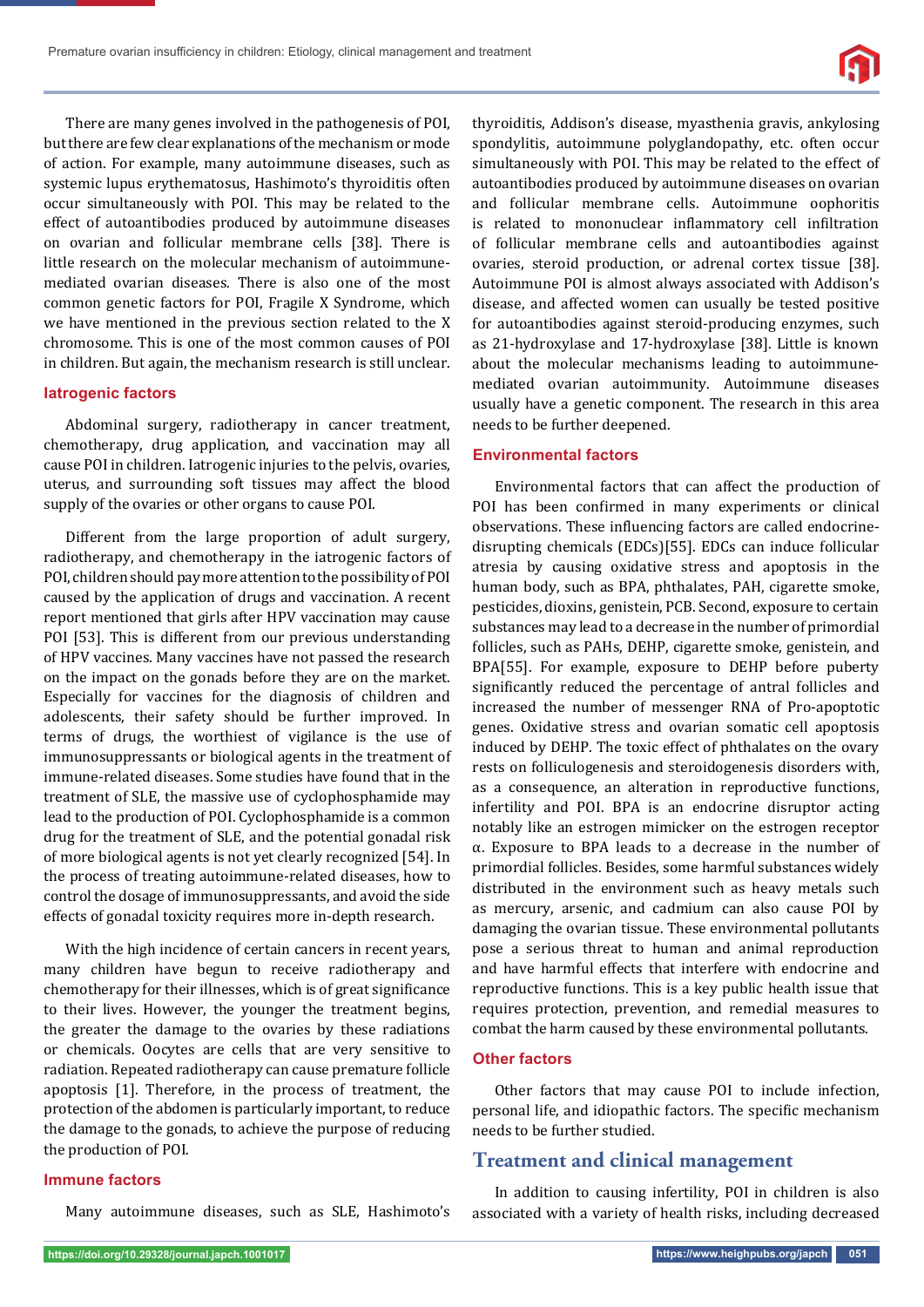

bone density and increased fracture risk, and early progression of cardiovascular disease, psychological effects, including depression, anxiety and decreased perceived psychosocial support, and potential recognition. Knowing the early decline and so on, so early treatment and long-term management are particularly important [56].

## **Hormone replacement therapy (HRT)**

HRT is the main method of treatment for children with POI. Currently, the commonly used HRT methods include transdermal, vaginal, and oral administration. Evidence shows that transdermal or transvaginal estradiol therapy is the firstline treatment option for children with POI. These young women need long-term ovarian sex steroid replacement, which generally requires this therapy for decades, until the age of normal menopause [57].

Ideally, hormone replacement will mimic normal ovarian function. These formulations mimic the daily rate of ovarian production of estradiol and bring the average serum estradiol level to the level of normal women, which is the average level of women with normal ovarian function throughout the menstrual cycle [58]. The equivalent dose of oral estradiol is also an effective alternative. However, transdermal and transvaginal routes deliver the hormone directly into the circulation, which avoids complications related to the firstpass effect of the liver when estrogen is taken orally. Compared with transdermal estrogen use, oral estrogen can increase the risk of venous thromboembolism. Unlike oral estrogen, transdermal HRT does not adversely affect cardiovascular disease or thromboembolism risk markers, and it also avoids the psychological barriers of vaginal administration to children. In women with underlying obesity or coagulopathy, the risk of venous thromboembolism associated with oral estrogen is further increased, which is 5-8 times the risk seen by non-users or users of transdermal estrogen preparations [59]. And small doses of estrogen will not hurt children's height growth. For specific treatment programs for children, low-dose 17-beta estradiol is generally chosen to induce puberty at about 12 years old, and then the dose is gradually increased according to the physiological changes of girls in the next 2 to 3 years. After estrogen is used for at least 2 years or after bleeding occurs, progesterone is periodically added for endometrial protection to stimulate menstruation. For children who are diagnosed with POI later or who no longer need to consider the effects of height growth and development, cyclic estrogen and progesterone can be directly given cotreatment [2].

## **Management of cardiovascular health**

The shortened life expectancy of untreated POI patients is mainly due to the occurrence of cardiovascular disease [60]. Compared with the age-matched control group, women with POI have reduced vascular endothelial function, which is an early sign of atherosclerosis. Using HT for 6 months in this

group of women significantly improved endothelial function. Estrogen is beneficial to cholesterol metabolism, can reduce atherosclerotic plaque formation, and prevent coronary artery contraction through catecholamine regulation. Since estrogen deficiency is the culprit, it is recommended to start using HRT as a cardioprotective strategy early. Although the data from randomized controlled trials on the cardiovascular benefits of HRT are still unclear, experts in the field agree that in otherwise healthy women with POI, the initiation and continuation of HRT is of great significance to the patients themselves, until the average age of menopause is achieved. The benefits far outweigh any so-called risks[61]. Although longitudinal outcome data are lacking for POI in children and adolescents, the cardioprotective effect of HRT can be inferred from data from postmenopausal women. Besides, for POI women, avoiding related risk factors (such as healthy diet, proper exercise, and refusal to smoke) to ensure cardiovascular health is crucial.

#### **Management of bone health**

Estrogen deficiency in POI is an important factor leading to fractures, and this risk can be alleviated by using HRT. Compared with menstruating women of the same age, POI patients not only have a significantly lower bone density, but 21% of POI patients have a BMD z-score of less than -2.0, putting them at significant risk of fracture, and it will gradually increase with age aggravate [62]. The appearance of low bone mass should be considered as an indication for priority initiation of HRT in any woman diagnosed with POI, and in these patients, continuous monitoring of bone mass (within 2 to 5 years of initiation of HRT) is required. HRT may have a greater impact on children, especially if they have not yet reached their peak bone mass. Lifestyle changes, such as weight-bearing exercise, optimization of dietary calcium intake and vitamin D status, and avoiding smoking can all help maintain bone health.

#### **Management of emotion**

The diagnosis of POI is usually unexpected, especially for children. The life process of a normal woman tends to end before it begins, which is unacceptable to most children. Impaired fertility, fear of premature aging, and being different from people of the same age may all be emotionally unable to cope. Compared with normal peers, children with POI have weaker self-esteem, increased social anxiety and shyness, and significantly worsened depressive symptoms [63]. For any child with POI, early psychological counseling should be promoted and made accessible. Frequent visits with the female multidisciplinary team should be arranged to continuously observe her coping strategies and address unmet needs.

## **Assisted reproductive technology (ART)**

Some children with POI have the possibility of natural ovulation, which allows them to become mothers in the future. For children, the early diagnosis of POI and the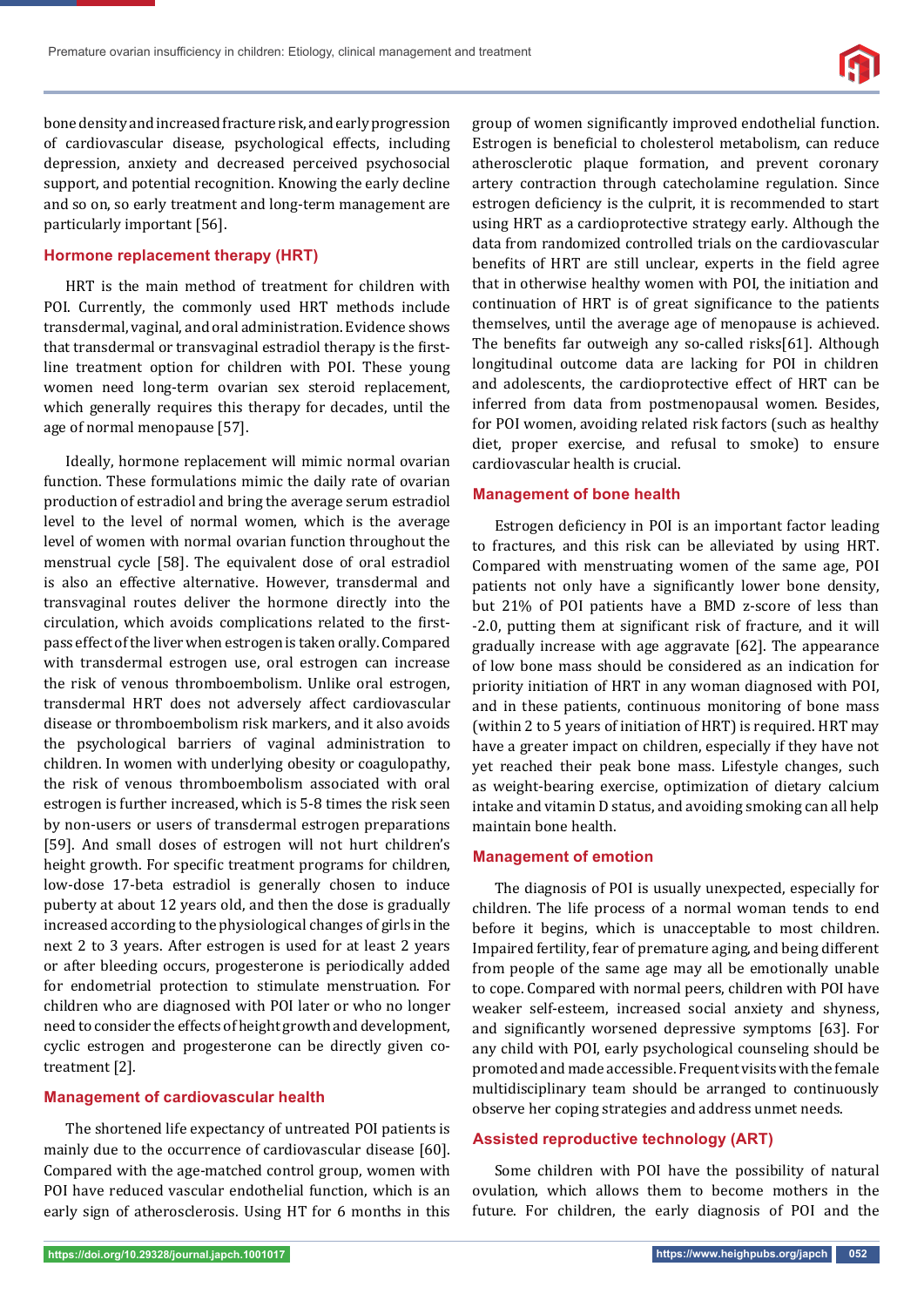

cryopreservation of oocytes or ovarian tissue may preserve possible reproductive capacity. There have been fetuses of this technology, but technical barriers and huge capital investment limit the possibility of clinical application in this area.

## **Summary**

POI is a disease that has a serious impact on women, especially children. Delay in diagnosis and treatment may greatly affect the health and well-being of children in the future. The etiology of POI is complex, and more than half of the causes of POI are currently unclear. Clinically, multi-factor investigation of POI diseases should be carried out as early as possible to achieve early detection and early treatment. Primary POI is mainly manifested in children with POI, and the main cause is genetic factors. The current diagnostic criteria for POI still lag the mechanism research. Pediatric endocrinologists or pediatric and female physicians should pay attention to the use of a variety of diagnostic methods during the examination of children with POI and diagnose as soon as possible to achieve the best treatment effect.

## **Funding**

Fully funded by the key Research and Development Program of Zhejiang Province with grant number: 2020C03121.

## **References**

- 1. Goswami D, Conway GS. Premature ovarian failure. Horm Res. 2007: 68: 196-202. **PubMed:** https://pubmed.ncbi.nlm.nih.gov/17495481/
- 2. Webber L, Davies M, Anderson R, Bartlett J, Braat D, et al. ESHRE Guideline: management of women with premature ovarian insufficiency. Hum Reprod. 2016; 31: 926-397. **PubMed:** https://pubmed.ncbi.nlm.nih.gov/27008889/
- 3. Vujovic S, Ivović M, Tancić-Gajić M, Marina L, Barać M, et al. Premature ovarian failure. Srp Arh Celok Lek. 2012; 140: 806-811. **PubMed:** https://pubmed.ncbi.nlm.nih.gov/23350261/
- 4. Tao XY, Zuo AZ, Wang JQ, Tao FB. Effect of primary ovarian insufficiency and early natural menopause on mortality: a metaanalysis. Climacteric. 2016; 19: 27-36. **PubMed:** https://pubmed.ncbi.nlm.nih.gov/26576012/
- 5. Tsiligiannis S, Panay N, Stevenson JC. Premature Ovarian Insufficiency and Long-Term Health Consequences. Curr Vasc Pharmacol. 2019; 17: 604-609. **PubMed:** https://pubmed.ncbi.nlm.nih.gov/30819073/
- 6. Laissue P. Aetiological coding sequence variants in non-syndromic premature ovarian failure: From genetic linkage analysis to next generation sequencing. Mol Cell Endocrinol. 2015; 411: 243-257. **PubMed:** https://pubmed.ncbi.nlm.nih.gov/25960166/
- 7. Ferreira SI, Matoso E, Pinto M, Almeida J, Liehr T, et al. X-chromosome terminal deletion in a female with premature ovarian failure: Haploinsufficiency of X-linked genes as a possible explanation. Mol Cytogenet. 2010; 3: 14.

**PubMed:** https://pubmed.ncbi.nlm.nih.gov/20646274/

8. Hook EB, Warburton D. Turner syndrome revisited: review of new data supports the hypothesis that all viable 45,X cases are cryptic mosaics with a rescue cell line, implying an origin by mitotic loss. Hum Genet. 2014; 133: 417-424.

**PubMed:** https://pubmed.ncbi.nlm.nih.gov/24477775/

9. Modi D, Sane S, Bhartiya D. Over-expression of Mullerian inhibiting substance mRNA in the Turner syndrome ovary. Sex Dev. 2009; 3: 245-252.

**PubMed:** https://pubmed.ncbi.nlm.nih.gov/19940443/

- 10. Karnis MF. Catastrophic consequences of assisted reproduction: the case of Turner syndrome. Semin Reprod Med. 2012; 30: 116-122. **PubMed:** https://pubmed.ncbi.nlm.nih.gov/22549711/
- 11. Simpson JL, Rajkovic A. Ovarian differentiation and gonadal failure. Am J Med Genet. 1999; 89: 186-200. **PubMed:** https://pubmed.ncbi.nlm.nih.gov/10727994/
- 12. Kara C, Üstyol A, Yılmaz A, Altundağ E, Oğur G. Premature ovarian failure due to tetrasomy X in an adolescent girl. Eur J Pediatr. 2014; 173: 1627-1630.
- 13. Sugawara, N, Maeda M, Manome T, Nagai R, Araki Y. Patients with 47, XXX karyotype who experienced premature ovarian failure (POF): two case reports. Reprod Med Biol. 2013; 12: 193-195. **PubMed:** https://www.ncbi.nlm.nih.gov/pmc/articles/PMC5906948/
- 14. Wood A, Kleis L, Toriello H, Cemeroglu AP. Mosaic pentasomy X/ tetrasomy X syndrome and premature ovarian failure. Indian Pediatr. 2011; 48: 402-404. **PubMed:** https://pubmed.ncbi.nlm.nih.gov/21654007/
- 15. Therman E, Laxova R, Susman B. The critical region on the human Xq. Hum Genet. 1990; 85: 455-461. **PubMed:** https://pubmed.ncbi.nlm.nih.gov/2227929/
- 16. Conway GS. Premature ovarian failure and FMR1 gene mutations: an update. Ann Endocrinol (Paris). 2010; 71: 215-217. **PubMed:** https://pubmed.ncbi.nlm.nih.gov/20398889/
- 17. Bouali, N, Hmida D, Mougou S, Bouligand J, Lakhal B, et al. Analysis of FMR1 gene premutation and X chromosome cytogenetic abnormalities in 100 Tunisian patients presenting premature ovarian failure. Ann Endocrinol (Paris). 2015; 76: 671-678. **PubMed:** https://pubmed.ncbi.nlm.nih.gov/26593861/
- 18. Pastore LM, Johnson J. The FMR1 gene, infertility, and reproductive decision-making: a review. Front Genet. 2014; 5: 195. **PubMed:** https://pubmed.ncbi.nlm.nih.gov/25071825/
- 19. Yang XW, He W, Gong F, Li W, Li X, et al. Novel FOXL2 mutations cause blepharophimosis-ptosis-epicanthus inversus syndrome with premature ovarian insufficiency. Mol Genet Genomic Med. 2018; 6: 261-267. **PubMed:** https://pubmed.ncbi.nlm.nih.gov/29378385/
- 20. Chen B, Li L, Wang J, Li T, Pan H, et al. Consanguineous familial study revealed biallelic FIGLA mutation associated with premature ovarian insufficiency. J Ovarian Res. 2018; 11: 48. **PubMed:** https://pubmed.ncbi.nlm.nih.gov/29914564/
- 21. Franic-Ivanisevic M, Franić D, Ivović M, Tančić-Gajić M, Marina L, et al. Genetic Etiology of Primary Premature Ovarian Insufficiency. Acta Clin Croat. 2016; 55: 629-635. **PubMed:** https://pubmed.ncbi.nlm.nih.gov/29117655/
- 22. Jaillard S, Tucker SJ, Akloul L, Beaumont M, Domin M, et al. 22q11.2 rearrangements found in women with low ovarian reserve and premature ovarian insufficiency. J Hum Genet. 2018; 63: 691-698. **PubMed:** https://pubmed.ncbi.nlm.nih.gov/29540854/
- 23. Wang Q, Li D, Cai B, Chen Q, Li C, et al. Whole-exome sequencing reveals SALL4 variants in premature ovarian insufficiency: an update on genotype-phenotype correlations. Hum Genet. 2019; 138: 83-92. **PubMed:** https://pubmed.ncbi.nlm.nih.gov/30603774/
- 24. Tucker EJ, Grover SR, Bachelot A, Touraine P, Sinclair AH. Premature Ovarian Insufficiency: New Perspectives on Genetic Cause and Phenotypic Spectrum. Endocr Rev. 2016; 37: 609-635. **PubMed:** https://pubmed.ncbi.nlm.nih.gov/27690531/
- 25. Lin L, Achermann JC. Steroidogenic factor-1 (SF-1, Ad4BP, NR5A1) and disorders of testis development. Sex Dev. 2008; 2: 200-209. **PubMed:** https://pubmed.ncbi.nlm.nih.gov/18987494/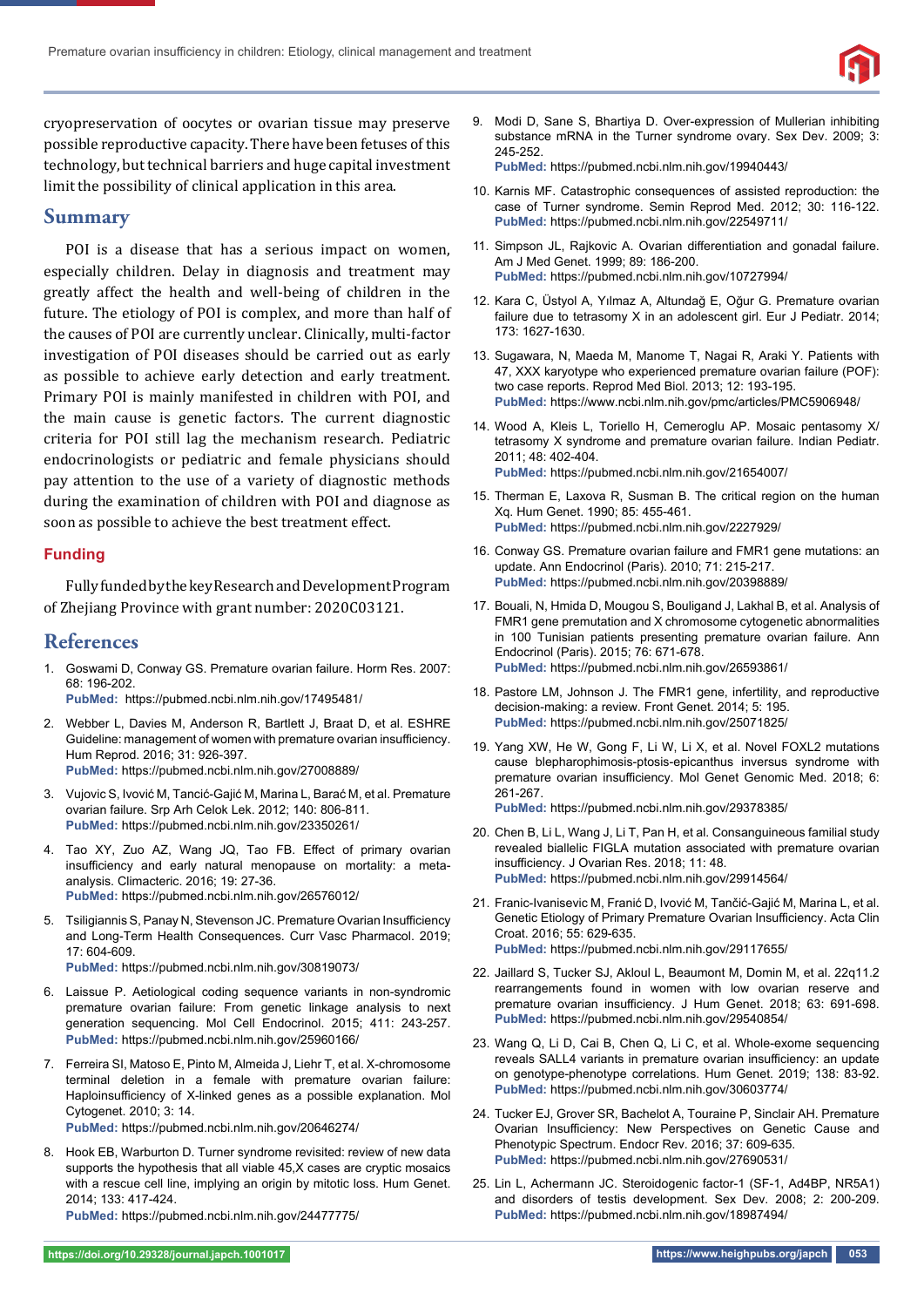

- 26. Brauner R, Pierrepont S, Bignon-Topalovic J, McElreavey K, Bashamboo A. Etiology of primary ovarian insufficiency in a series young girls presenting at a pediatric endocrinology center. Eur J Pediatr. 2015; 174: 767-773. **PubMed:** https://pubmed.ncbi.nlm.nih.gov/25425520/
- 27. Irusta G, Pazos MC, Abramovich D, De Zúñiga I, Parborell F, et al. Effects of an inhibitor of the gamma-secretase complex on proliferation and apoptotic parameters in a FOXL2-mutated granulosa tumor cell line (KGN). Biol Reprod. 2013; 89: 9. **PubMed:** https://pubmed.ncbi.nlm.nih.gov/23699387/
- 28. Li Y, Schang G, Wang Y, Zhou X, Levasseur A, et al. Conditional Deletion of FOXL2 and SMAD4 in Gonadotropes of Adult Mice Causes Isolated FSH Deficiency. Endocrinology. 2018; 159: 2641-2655. **PubMed:** https://pubmed.ncbi.nlm.nih.gov/29800110/
- 29. Martinez-Juarez A, López-Luna MA, Porras-Gómez TJ, Moreno-Mendoza N. Expression of the Sox9, Foxl2, Vasa, and TRPV4 genes in the ovaries and testes of the Morelet's crocodile, Crocodylus moreletii. J Exp Zool B Mol Dev Evol. 2018; 330: 148-164. **PubMed:** https://pubmed.ncbi.nlm.nih.gov/29602213/
- 30. Tang B, Zhang Y, Zhang W, Zhu Y, Yuan S. Deletion of FOXL2 by CRISPR promotes cell cycle G0/G1 restriction in KGN cells. Int J Mol Med. 2019; 43: 567-574. **PubMed:** https://pubmed.ncbi.nlm.nih.gov/30365048/
- 31. Stange K, Désir J, Kakar N, Mueller TD, Budde BS, et al. A hypomorphic BMPR1B mutation causes du Pan acromesomelic dysplasia. Orphanet J Rare Dis. 2015; 10: 84. **PubMed:** https://pubmed.ncbi.nlm.nih.gov/26105076/
- 32. Caburet S, Arboleda VA, Llano E, Overbeek PA, Barbero JS, et al. Mutant cohesin in premature ovarian failure. N Engl J Med. 2014; 370: 943-949. **PubMed:** https://pubmed.ncbi.nlm.nih.gov/24597867/
- 33. Faridi R, Rehman AU, Morell RJ, Friedman PL, Demain L, et al. Mutations of SGO2 and CLDN14 collectively cause coincidental Perrault syndrome. Clin Genet. 2017; 91: 328-332. **PubMed:** https://pubmed.ncbi.nlm.nih.gov/27629923/
- 34. Lacombe A, Lee H, Zahed L, Choucair M, Muller J, et al. Disruption of POF1B binding to nonmuscle actin filaments is associated with premature ovarian failure. Am J Hum Genet. 2006; 79: 113-119. **PubMed:** https://www.ncbi.nlm.nih.gov/pmc/articles/PMC1474115/
- 35. de Vries FA, de Boer E, van den Bosch M, Baarends WM, Ooms M, et al. Mouse Sycp1 functions in synaptonemal complex assembly, meiotic recombination, and XY body formation. Genes Dev. 2005; 19: 1376-1389.

**PubMed:** https://pubmed.ncbi.nlm.nih.gov/15937223/

36. Al-Agha AE, Ahmed IA, Nuebel E, Moriwaki M, Moore B, et al. Primary Ovarian Insufficiency and Azoospermia in Carriers of a Homozygous PSMC3IP Stop Gain Mutation. J Clin Endocrinol Metab. 2018; 103: 555-563.

**PubMed:** https://pubmed.ncbi.nlm.nih.gov/29240891/

- 37. Zhang YX, Li H, He W, Tu C, Du J, et al. XRCC2 mutation causes premature ovarian insufficiency as well as nonobstructive azoospermia in humans. Clin Genet. 2019; 95: 442-443. **PubMed:** https://pubmed.ncbi.nlm.nih.gov/30489636/
- 38. De Bellis A, Bellastella G, Falorni A, Aitella E, Barrasso M, et al. Natural history of autoimmune primary ovarian insufficiency in patients with Addison's disease: from normal ovarian function to overt ovarian dysfunction. Eur J Endocrinol. 2017; 177: 329-337. **PubMed:** https://pubmed.ncbi.nlm.nih.gov/28733292/
- 39. AlAsiri S, Basit S, Wood-Trageser MA, Yatsenko SA, Jeffries EP, et al. Exome sequencing reveals MCM8 mutation underlies ovarian failure and chromosomal instability. J Clin Invest. 2015; 125: 258-262. **PubMed:** https://pubmed.ncbi.nlm.nih.gov/25437880/
- 40. Goldberg Y, Halpern N, Hubert A, Adler SN, Cohen S, et al. Mutated MCM9 is associated with predisposition to hereditary mixed polyposis

and colorectal cancer in addition to primary ovarian failure. Cancer Genet. 2015; 208: 621-624.

**PubMed:** https://pubmed.ncbi.nlm.nih.gov/26806154/

- 41. Qin Y, Guo T, Li G, Tang T, Zhao S, et al. CSB-PGBD3 Mutations Cause Premature Ovarian Failure. PLoS Genet. 2015; 11: e1005419. **PubMed:** https://pubmed.ncbi.nlm.nih.gov/26218421/
- 42. Kasippillai T, MacArthur DG, Kirby A, Thomas B, Lambalk CB, et al. Mutations in eIF4ENIF1 are associated with primary ovarian insufficiency. J Clin Endocrinol Metab. 2013; 98: E1534-1539. **PubMed:** https://pubmed.ncbi.nlm.nih.gov/23902945/
- 43. Persani L, Rossetti R, Di Pasquale E, Cacciatore C, Fabre S. The fundamental role of bone morphogenetic protein 15 in ovarian function and its involvement in female fertility disorders. Hum Reprod Update. 2014; 20: 869-883. **PubMed:** https://pubmed.ncbi.nlm.nih.gov/24980253/
- 44. Regan S, Knight PG, Yovich JL, Leung Y, Arfuso F, et al. Involvement of Bone Morphogenetic Proteins (BMP) in the Regulation of Ovarian Function. Vitam Horm. 2018; 107: 227-261. **PubMed:** https://pubmed.ncbi.nlm.nih.gov/29544632/
- 45. Belli M, Shimasaki S. Molecular Aspects and Clinical Relevance of GDF9 and BMP15 in Ovarian Function. Vitam Horm. 2018; 107: 317-348. **PubMed:** https://pubmed.ncbi.nlm.nih.gov/29544636/
- 46. Qin Y, Shi Y, Zhao Y, Carson SA, Simpson JL, et al. Mutation analysis of NOBOX homeodomain in Chinese women with premature ovarian failure. Fertil Steril. 2009; 91(4 Suppl): 1507-1509. **PubMed:** https://pubmed.ncbi.nlm.nih.gov/18930203/
- 47. Kuechler A, Hauffa BP, Köninger A, Kleinau G, Albrecht B, et al. An unbalanced translocation unmasks a recessive mutation in the follicle-stimulating hormone receptor (FSHR) gene and causes FSH resistance. Eur J Hum Genet. 2010; 18: 656-661. **PubMed:** https://pubmed.ncbi.nlm.nih.gov/20087398/
- 48. Simsek E, Ozdemir I, Lin L, Achermann JC. Isolated 17,20-lyase (desmolase) deficiency in a 46,XX female presenting with delayed puberty. Fertil Steril. 2005; 83: 1548-1551. **PubMed:** https://pubmed.ncbi.nlm.nih.gov/15866602/
- 49. Pagnamenta AT, Taanman J, Wilson CJ, Anderson NE, Marotta R, et al. Dominant inheritance of premature ovarian failure associated with mutant mitochondrial DNA polymerase gamma. Hum Reprod. 2006; 21: 2467-2473. **PubMed:** https://pubmed.ncbi.nlm.nih.gov/16595552/
- 50. Hornig-Do HT, Montanari A, Rozanska A, Tuppen HA, Almalki AA, et al. Human mitochondrial leucyl tRNA synthetase can suppress non cognate pathogenic mt-tRNA mutations. EMBO Mol Med. 2014; 6: 183-193.

**PubMed:** https://pubmed.ncbi.nlm.nih.gov/24413189/

- 51. Pierce SB, Gersak K, Michaelson-Cohen R, Walsh T, Lee MK, et al. Mutations in LARS2, encoding mitochondrial leucyl-tRNA synthetase, lead to premature ovarian failure and hearing loss in Perrault syndrome. Am J Hum Genet. 2013; 92: 614-620. **PubMed:** https://pubmed.ncbi.nlm.nih.gov/23541342/
- 52. Dallabona C, Diodato D, Kevelam SH, Haack TB, Wong LJ, et al. Novel (ovario) leukodystrophy related to AARS2 mutations. Neurology. 2014; 82: 2063-2071. **PubMed:** https://pubmed.ncbi.nlm.nih.gov/24808023/
- 53. Little DT, Ward HR. Adolescent Premature Ovarian Insufficiency Following Human Papillomavirus Vaccination: A Case Series Seen in General Practice. J Investig Med High Impact Case Rep. 2014; 2: 2324709614556129.

**PubMed:** https://pubmed.ncbi.nlm.nih.gov/26425627/

54. Akawatcharangura P, Taechakraichana N, Osiri M. Prevalence of premature ovarian failure in systemic lupus erythematosus patients treated with immunosuppressive agents in Thailand. Lupus. 2016; 25: 436-444.

**PubMed:** https://pubmed.ncbi.nlm.nih.gov/26621134/